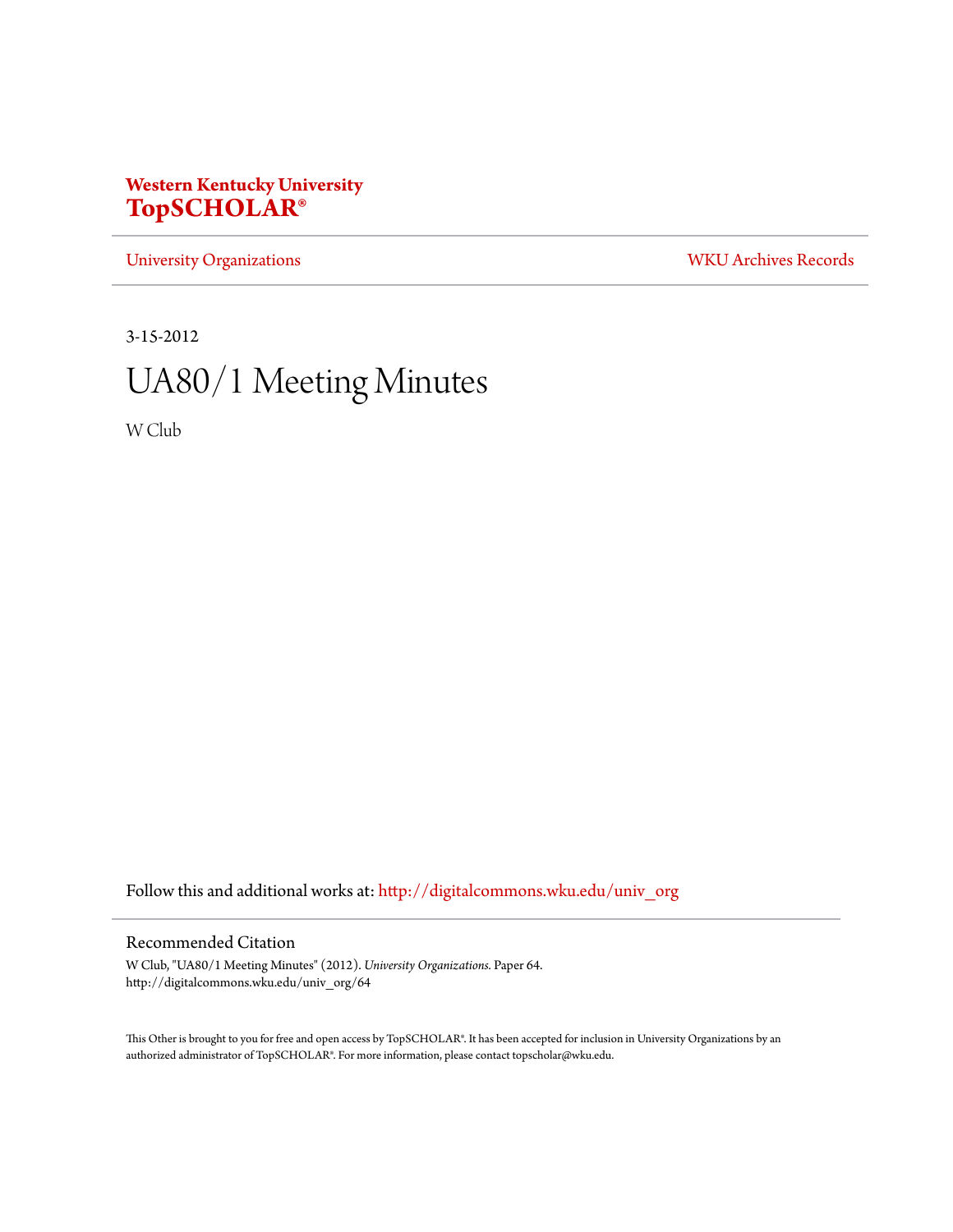MINUTES — W-CLUB BOARD OF DIRECTORS MEETING Meyer Mortgage Company, 8:00 a.m., Thursday, March 15, 2012

In Attendance (11) — Joe Easterling, Bill Edwards, Matt Idlett (presiding), Paul Just, Jim Meyer, Mike Montgomery, Bill Moore, Bill Powell, Mickey Riggs, Chris Tinius, Katy Tinius.

Not Present (15) — Bryan Baysinger, Tom Bird, Wayne Bush, Jim Clark, Jimmy Feix, Butch Gilbert, Pam Herriford, Jerry Humble, Jean-Marie Lawson, Yogi Meadors, Mike Newton, Bobby Rascoe, Eric Sack, Donald Smith, Yvonne Turner.

-----------------------------------------------------------------

MINUTES (February Meeting) — motion to approve by Moore, 2nd by K Tinius -- APPROVED

TREASURER'S REPORT — Bill Edwards — membership account: \$26,825.23 ... endowment account: \$36,195.81 ... recently paid 50% (\$2,500) due for purchase of 100 football season tickets ... have a couple of basketball W-Club Room hospitality bills yet to come in ... also have our second maintenance fee bill from Hitcents for kiosks (discussion; concern over paying fee when still not completely operable).

SECRETARY'S REPORT — Paul Just — pass

HAF REPORT — Jim Clark — not present

SPORTS REPORT — Pam Herriford — not present

#### COMMITTEE REPORTS

• Membership (Bryan Baysinger, chair) — not present ... Idlett mentioned in conversations with Baysinger regarding recruiting ideas ... Just noted that paid membership at this point in fiscal year up approximately 10% from this time last year.

• Welfare/Recognition (Pam Herriford, chair) — not present • Advancement/Development (Joe Easterling, chair) — pass

#### OLD BUSINESS

• Membership — see committee comments above • Stewardship for 2011-12 year — Just in contact with former Topper soccer athlete Steve Brown at Touchstone Merchandising who has assisted us in previous years; have some ideas printouts for anyone interested to review. Hope to have concrete ideas by April meeting.

• Hilltopper Halls of History — Just - hope to have lighting questions answered within a week or so ... if lighting product works out with alumnus Matthew Beck of Knight Energy and we do experience substantial savings with Matt's help, Just requests that we consider adding "Matthew Beck, Knight Energy" to Donor Wall ... motion to do so by Moore, 2nd by K Tinius -- APPROVED • W-Club Room Improvements (Football / Basketball) — C Tinius - have submitted formwork to University planning & design at Facilities Management on campus ... discussion ... question: could we possibly get tagged on with another University purchase of TVs, furniture, etc., for our hospitality areas?

• Student W-Club - Spring Event — C Tinius - looking at possible baseball home game dates and 2-3 possibilities ... PJ - should we check with Lindsay Thomas and CenterPlate about conflicting with other events?